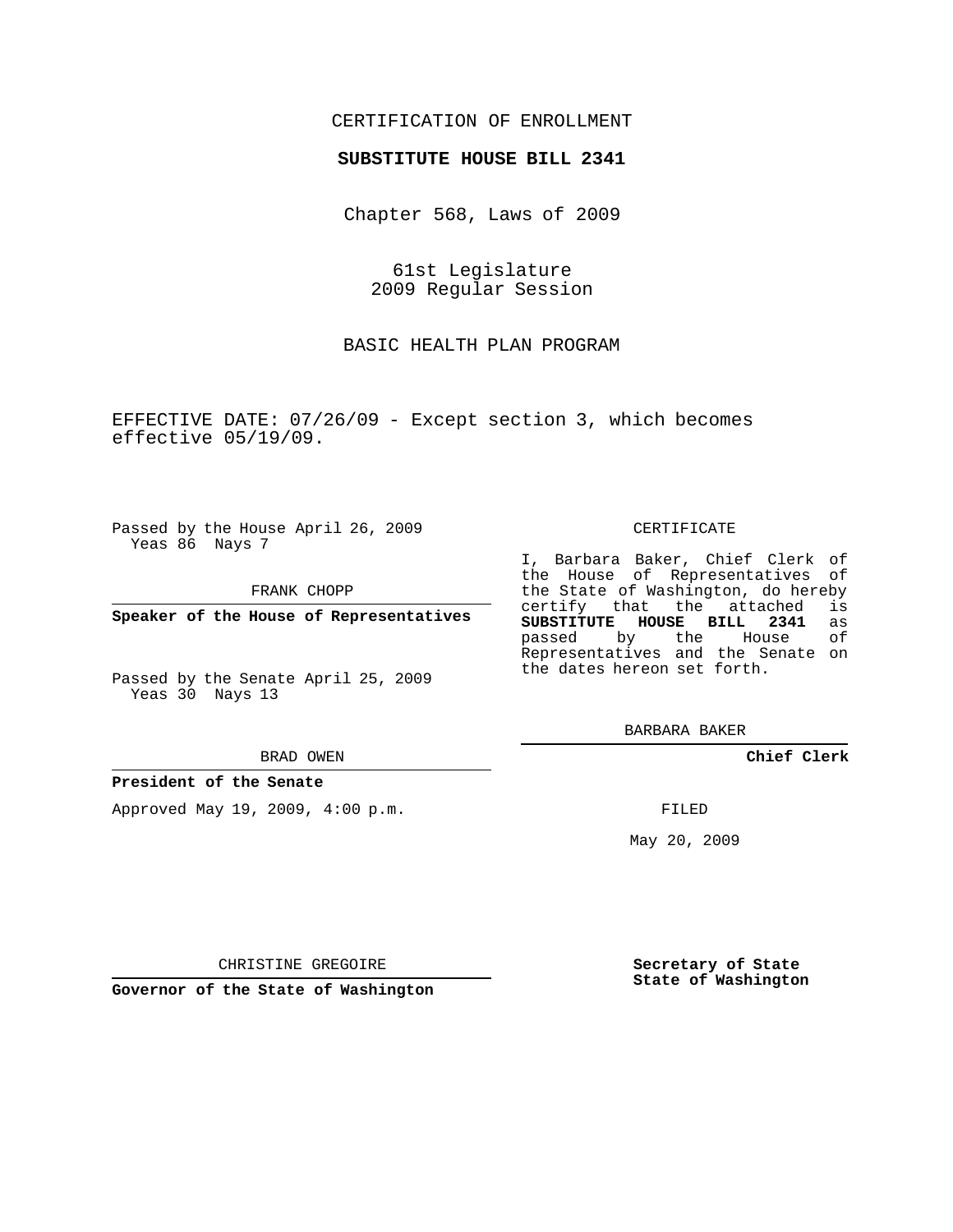# **SUBSTITUTE HOUSE BILL 2341** \_\_\_\_\_\_\_\_\_\_\_\_\_\_\_\_\_\_\_\_\_\_\_\_\_\_\_\_\_\_\_\_\_\_\_\_\_\_\_\_\_\_\_\_\_

\_\_\_\_\_\_\_\_\_\_\_\_\_\_\_\_\_\_\_\_\_\_\_\_\_\_\_\_\_\_\_\_\_\_\_\_\_\_\_\_\_\_\_\_\_

AS AMENDED BY THE SENATE

Passed Legislature - 2009 Regular Session

**State of Washington 61st Legislature 2009 Regular Session**

**By** House Ways & Means (originally sponsored by Representatives Cody and Kelley)

READ FIRST TIME 04/20/09.

 AN ACT Relating to changes in the basic health plan program necessary to implement the 2009-2011 operating budget; amending RCW 70.47.010, 70.47.020, 70.47.060, 70.47.070, 70.47.100, 74.09.053, and 70.47.170; and declaring an emergency.

BE IT ENACTED BY THE LEGISLATURE OF THE STATE OF WASHINGTON:

 **Sec. 1.** RCW 70.47.010 and 2000 c 79 s 42 are each amended to read as follows:

 (1)(a) The legislature finds that limitations on access to health care services for enrollees in the state, such as in rural and underserved areas, are particularly challenging for the basic health plan. Statutory restrictions have reduced the options available to the administrator to address the access needs of basic health plan enrollees. It is the intent of the legislature to authorize the administrator to develop alternative purchasing strategies to ensure access to basic health plan enrollees in all areas of the state, including: (i) The use of differential rating for managed health care systems based on geographic differences in costs; and (ii) limited use of self-insurance in areas where adequate access cannot be assured through other options.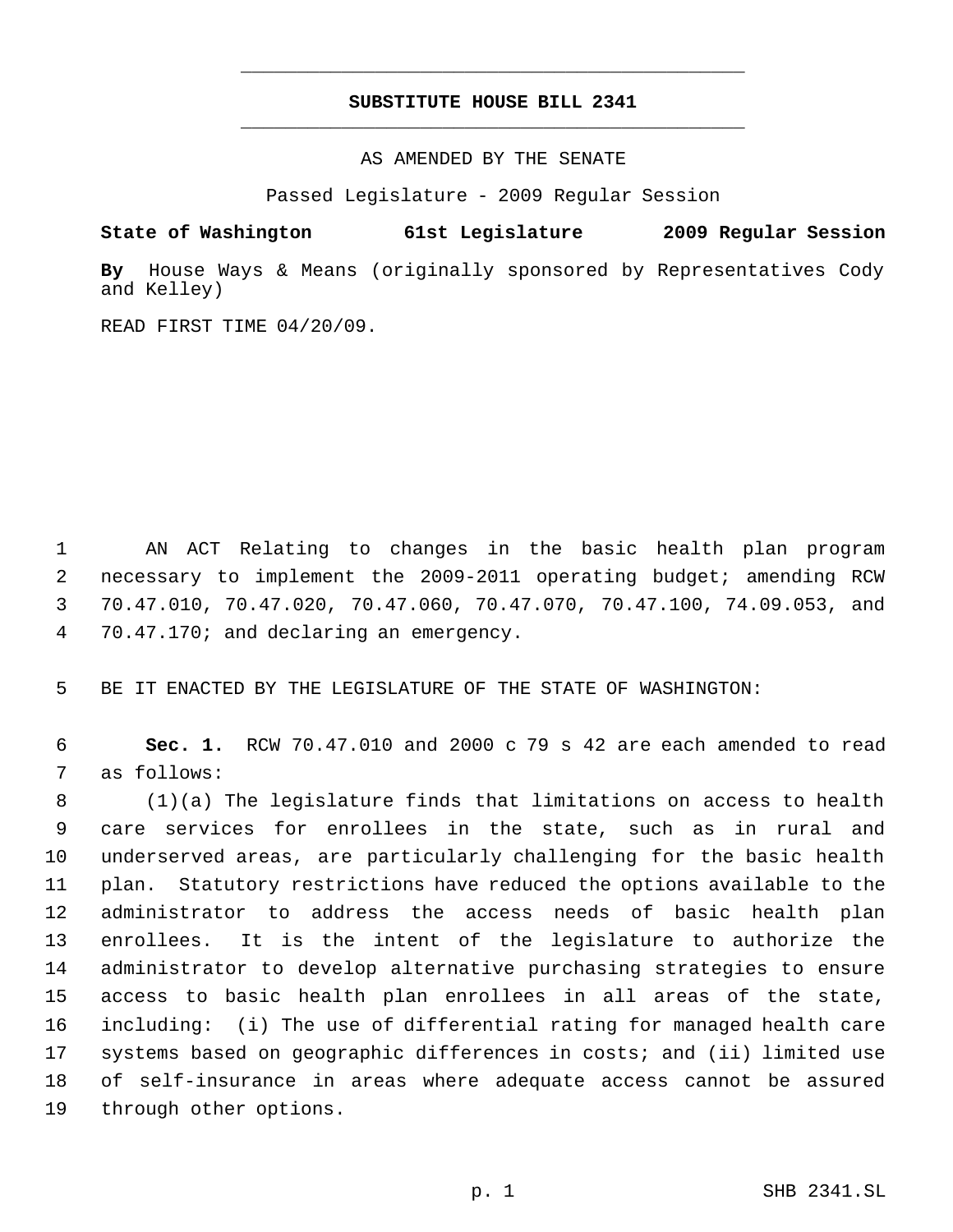(b) In developing alternative purchasing strategies to address health care access needs, the administrator shall consult with interested persons including health carriers, health care providers, and health facilities, and with other appropriate state agencies including the office of the insurance commissioner and the office of community and rural health. In pursuing such alternatives, the administrator shall continue to give priority to prepaid managed care as the preferred method of assuring access to basic health plan enrollees followed, in priority order, by preferred providers, fee for service, and self-funding.

(2) The legislature further finds that:

 (a) A significant percentage of the population of this state does not have reasonably available insurance or other coverage of the costs 14 of necessary basic health care services;

 (b) This lack of basic health care coverage is detrimental to the health of the individuals lacking coverage and to the public welfare, and results in substantial expenditures for emergency and remedial health care, often at the expense of health care providers, health care facilities, and all purchasers of health care, including the state; and (c) The use of managed health care systems has significant potential to reduce the growth of health care costs incurred by the people of this state generally, and by low-income pregnant women, and at-risk children and adolescents who need greater access to managed health care.

 (3) The purpose of this chapter is to provide or make more readily available necessary basic health care services in an appropriate setting to working persons and others who lack coverage, at a cost to these persons that does not create barriers to the utilization of necessary health care services. To that end, this chapter establishes a program to be made available to those residents not eligible for medicare who share in a portion of the cost or who pay the full cost of receiving basic health care services from a managed health care system.

 (4) It is not the intent of this chapter to provide health care services for those persons who are presently covered through private employer-based health plans, nor to replace employer-based health plans. However, the legislature recognizes that cost-effective and affordable health plans may not always be available to small business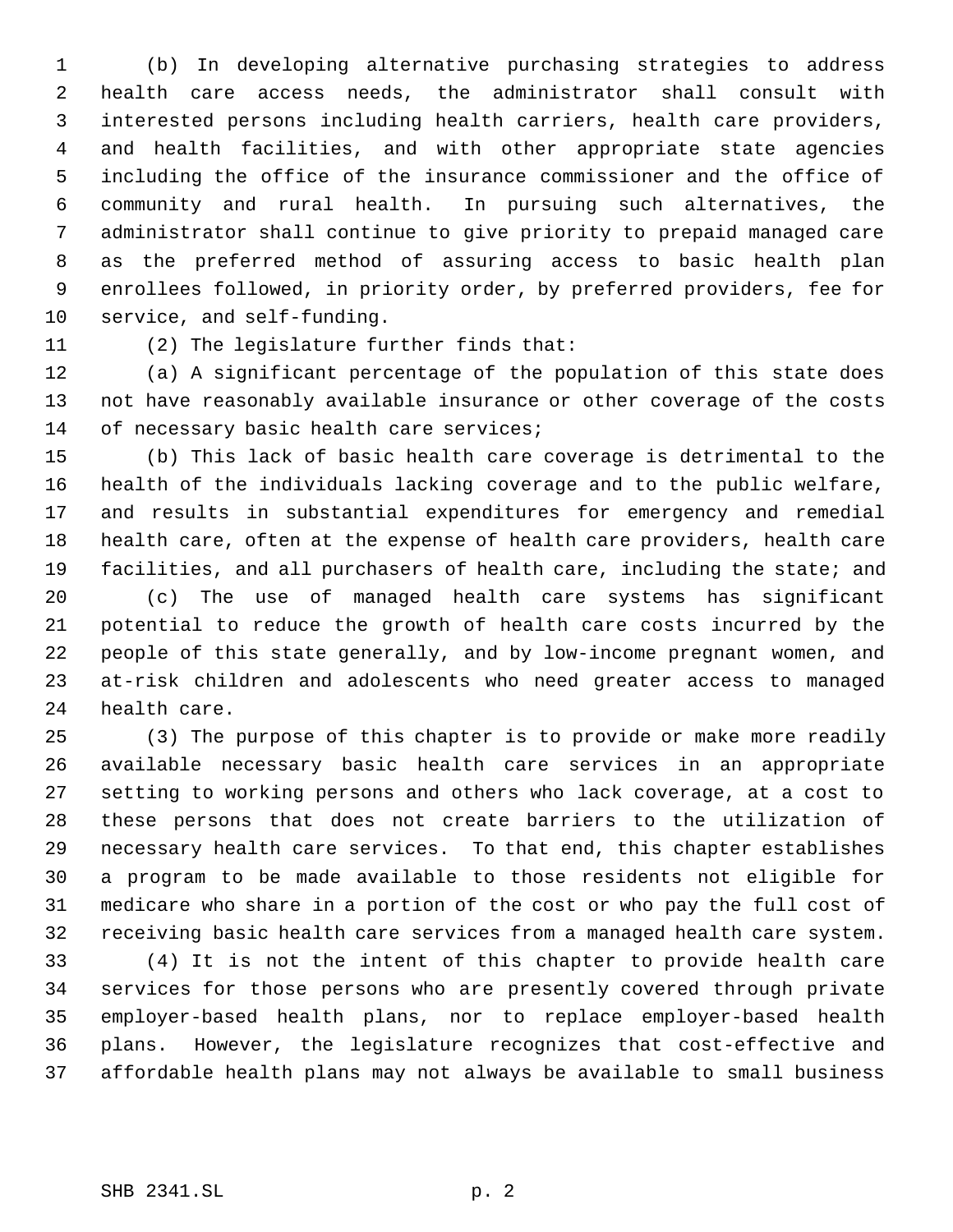employers. Further, it is the intent of the legislature to expand, wherever possible, the availability of private health care coverage and to discourage the decline of employer-based coverage.

 (5)(a) It is the purpose of this chapter to acknowledge the initial success of this program that has (i) assisted thousands of families in their search for affordable health care; (ii) demonstrated that low- income, uninsured families are willing to pay for their own health care coverage to the extent of their ability to pay; and (iii) proved that local health care providers are willing to enter into a public-private partnership as a managed care system.

 (b) As a consequence, the legislature intends to extend an option to enroll to certain citizens above two hundred percent of the federal poverty guidelines within the state who reside in communities where the plan is operational and who collectively or individually wish to exercise the opportunity to purchase health care coverage through the basic health plan if the purchase is done at no cost to the state. It is also the intent of the legislature to allow employers and other financial sponsors to financially assist such individuals to purchase health care through the program so long as such purchase does not result in a lower standard of coverage for employees.

 (c) The legislature intends that, to the extent of available funds, the program be available throughout Washington state to subsidized and nonsubsidized enrollees. It is also the intent of the legislature to enroll subsidized enrollees first, to the maximum extent feasible.

 (d) The legislature directs that the basic health plan administrator identify enrollees who are likely to be eligible for medical assistance and assist these individuals in applying for and receiving medical assistance. The administrator and the department of social and health services shall implement a seamless system to coordinate eligibility determinations and benefit coverage for enrollees of the basic health plan and medical assistance recipients. 32 Enrollees receiving medical assistance are not eligible for the Washington basic health plan.

 **Sec. 2.** RCW 70.47.020 and 2007 c 259 s 35 are each amended to read as follows:

As used in this chapter: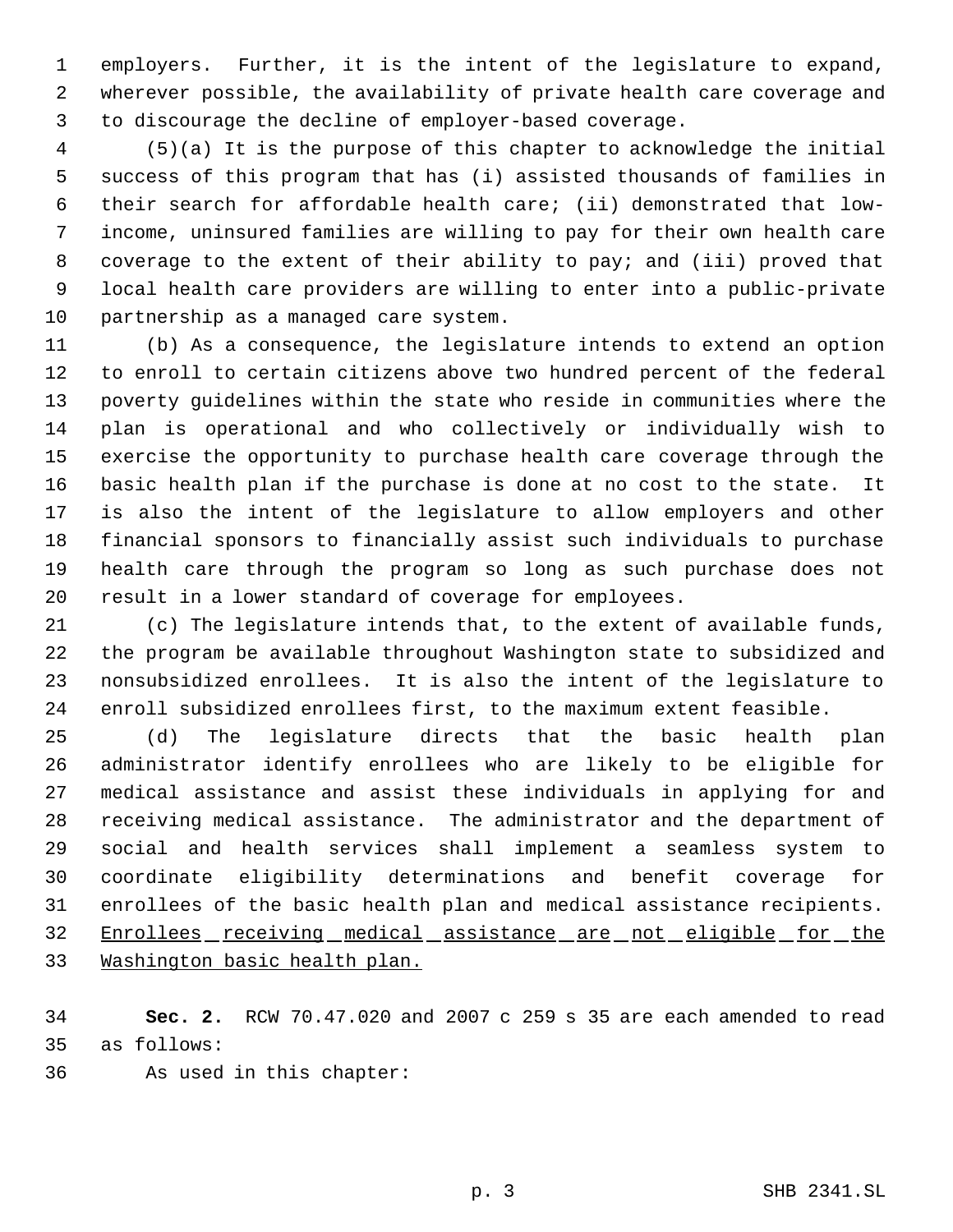(1) "Washington basic health plan" or "plan" means the system of enrollment and payment for basic health care services, administered by the plan administrator through participating managed health care systems, created by this chapter.

 (2) "Administrator" means the Washington basic health plan administrator, who also holds the position of administrator of the Washington state health care authority.

 (3) "Health coverage tax credit program" means the program created by the Trade Act of 2002 (P.L. 107-210) that provides a federal tax credit that subsidizes private health insurance coverage for displaced workers certified to receive certain trade adjustment assistance benefits and for individuals receiving benefits from the pension benefit guaranty corporation.

 (4) "Health coverage tax credit eligible enrollee" means individual workers and their qualified family members who lose their jobs due to the effects of international trade and are eligible for certain trade adjustment assistance benefits; or are eligible for benefits under the alternative trade adjustment assistance program; or are people who receive benefits from the pension benefit guaranty corporation and are at least fifty-five years old.

 (5) "Managed health care system" means: (a) Any health care organization, including health care providers, insurers, health care service contractors, health maintenance organizations, or any combination thereof, that provides directly or by contract basic health care services, as defined by the administrator and rendered by duly licensed providers, to a defined patient population enrolled in the plan and in the managed health care system; or (b) a self-funded or self-insured method of providing insurance coverage to subsidized enrollees provided under RCW 41.05.140 and subject to the limitations under RCW 70.47.100(7).

(6) "Subsidized enrollee" means:

 (a) An individual, or an individual plus the individual's spouse or dependent children:

(i) Who is not eligible for medicare;

 (ii) Who is not confined or residing in a government-operated institution, unless he or she meets eligibility criteria adopted by the administrator;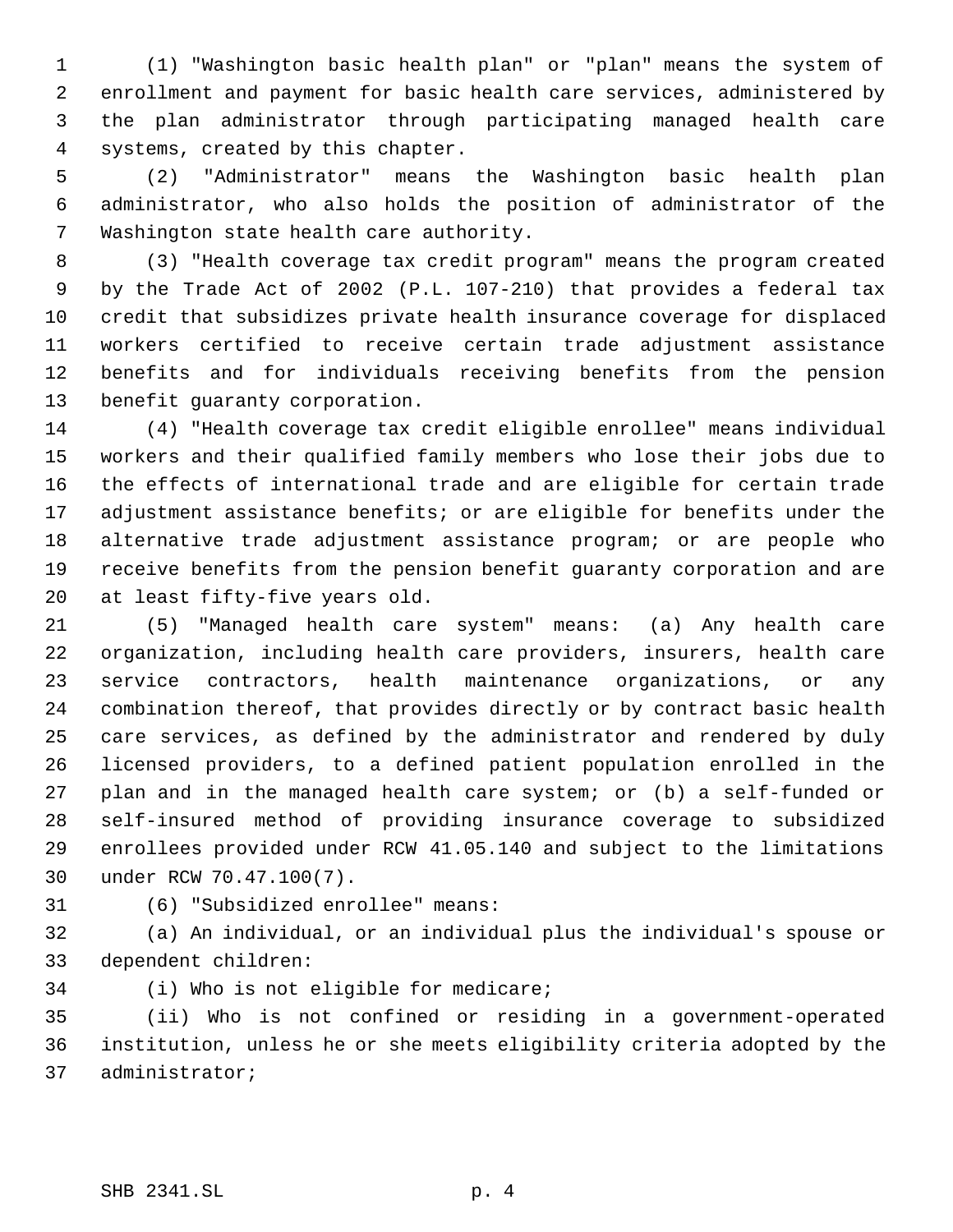(iii) Who is not a full-time student who has received a temporary visa to study in the United States;

 (iv) Who resides in an area of the state served by a managed health care system participating in the plan;

 (v) Whose gross family income at the time of enrollment does not exceed two hundred percent of the federal poverty level as adjusted for family size and determined annually by the federal department of health 8 and human services; ((and))

 (vi) Who chooses to obtain basic health care coverage from a particular managed health care system in return for periodic payments 11 to the plan; and

12 (vii) Who is not receiving medical assistance administered by the 13 department of social and health services;

 (b) An individual who meets the requirements in (a)(i) through (iv)  $((and))_L$  (vi), and (vii) of this subsection and who is a foster parent licensed under chapter 74.15 RCW and whose gross family income at the time of enrollment does not exceed three hundred percent of the federal poverty level as adjusted for family size and determined annually by 19 the federal department of health and human services; and

 (c) To the extent that state funds are specifically appropriated for this purpose, with a corresponding federal match, an individual, or an individual's spouse or dependent children, who meets the 23 requirements in  $(a)(i)$  through  $(iv)$   $((and))_1$   $(vi)$ , and  $(vii)$  of this subsection and whose gross family income at the time of enrollment is more than two hundred percent, but less than two hundred fifty-one percent, of the federal poverty level as adjusted for family size and determined annually by the federal department of health and human services.

 (7) "Nonsubsidized enrollee" means an individual, or an individual plus the individual's spouse or dependent children: (a) Who is not eligible for medicare; (b) who is not confined or residing in a government-operated institution, unless he or she meets eligibility criteria adopted by the administrator; (c) who is accepted for enrollment by the administrator as provided in RCW 48.43.018, either because the potential enrollee cannot be required to complete the standard health questionnaire under RCW 48.43.018, or, based upon the results of the standard health questionnaire, the potential enrollee would not qualify for coverage under the Washington state health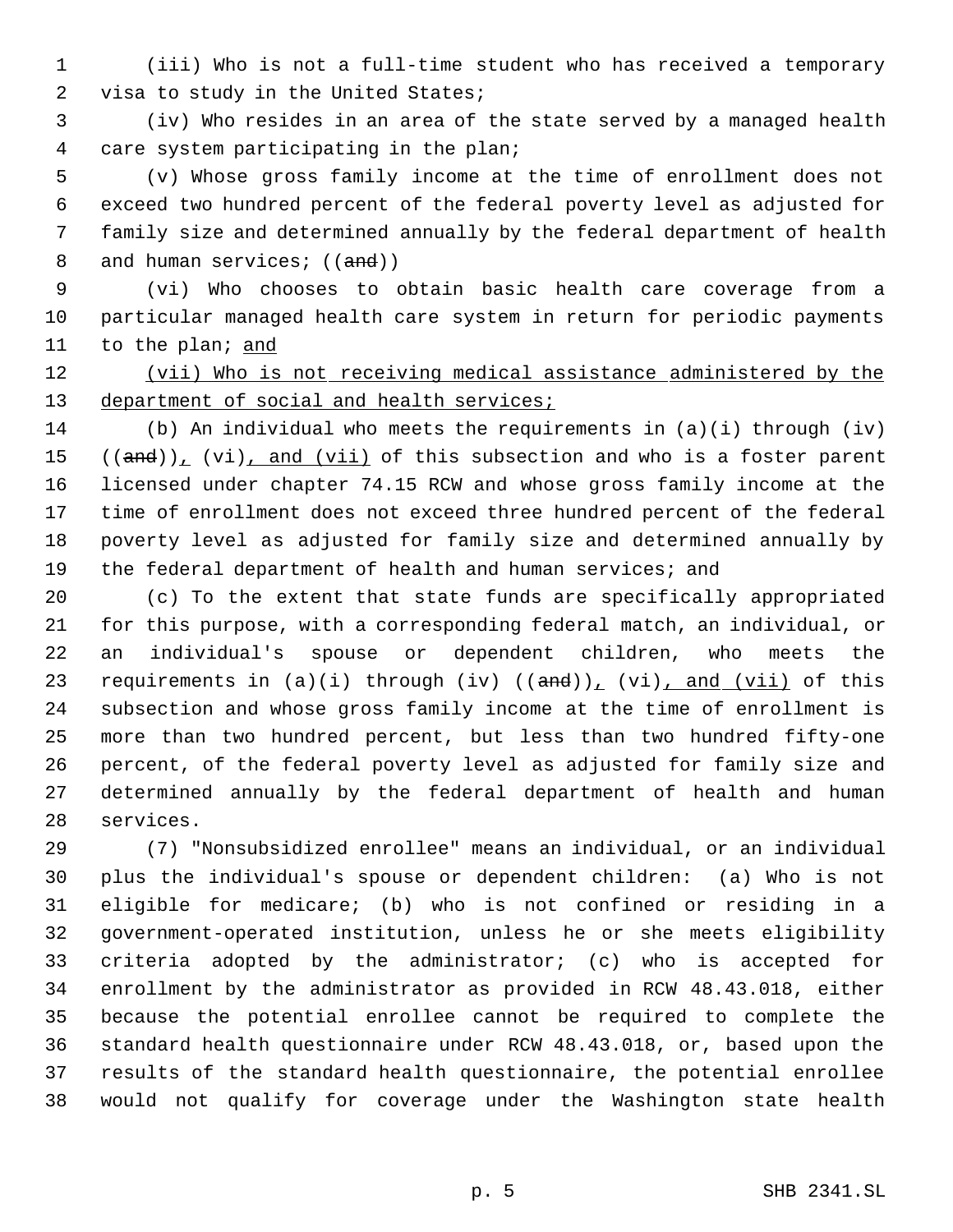insurance pool; (d) who resides in an area of the state served by a managed health care system participating in the plan; (e) who chooses to obtain basic health care coverage from a particular managed health care system; and (f) who pays or on whose behalf is paid the full costs for participation in the plan, without any subsidy from the plan.

 (8) "Subsidy" means the difference between the amount of periodic payment the administrator makes to a managed health care system on behalf of a subsidized enrollee plus the administrative cost to the plan of providing the plan to that subsidized enrollee, and the amount determined to be the subsidized enrollee's responsibility under RCW 70.47.060(2).

 (9) "Premium" means a periodic payment, which an individual, their employer or another financial sponsor makes to the plan as consideration for enrollment in the plan as a subsidized enrollee, a nonsubsidized enrollee, or a health coverage tax credit eligible enrollee.

 (10) "Rate" means the amount, negotiated by the administrator with and paid to a participating managed health care system, that is based upon the enrollment of subsidized, nonsubsidized, and health coverage tax credit eligible enrollees in the plan and in that system.

 **Sec. 3.** RCW 70.47.060 and 2007 c 259 s 36 are each amended to read as follows:

The administrator has the following powers and duties:

 (1) To design and from time to time revise a schedule of covered basic health care services, including physician services, inpatient and outpatient hospital services, prescription drugs and medications, and other services that may be necessary for basic health care. In addition, the administrator may, to the extent that funds are available, offer as basic health plan services chemical dependency 30 services, mental health services<sub>1</sub> and organ transplant services( $(\div)$ 31 however, -no -one -service -or -any -combination -of -these -three -services shall increase the actuarial value of the basic health plan benefits by more than five percent excluding inflation, as determined by the office 34 of financial management)). All subsidized and nonsubsidized enrollees in any participating managed health care system under the Washington basic health plan shall be entitled to receive covered basic health care services in return for premium payments to the plan. The schedule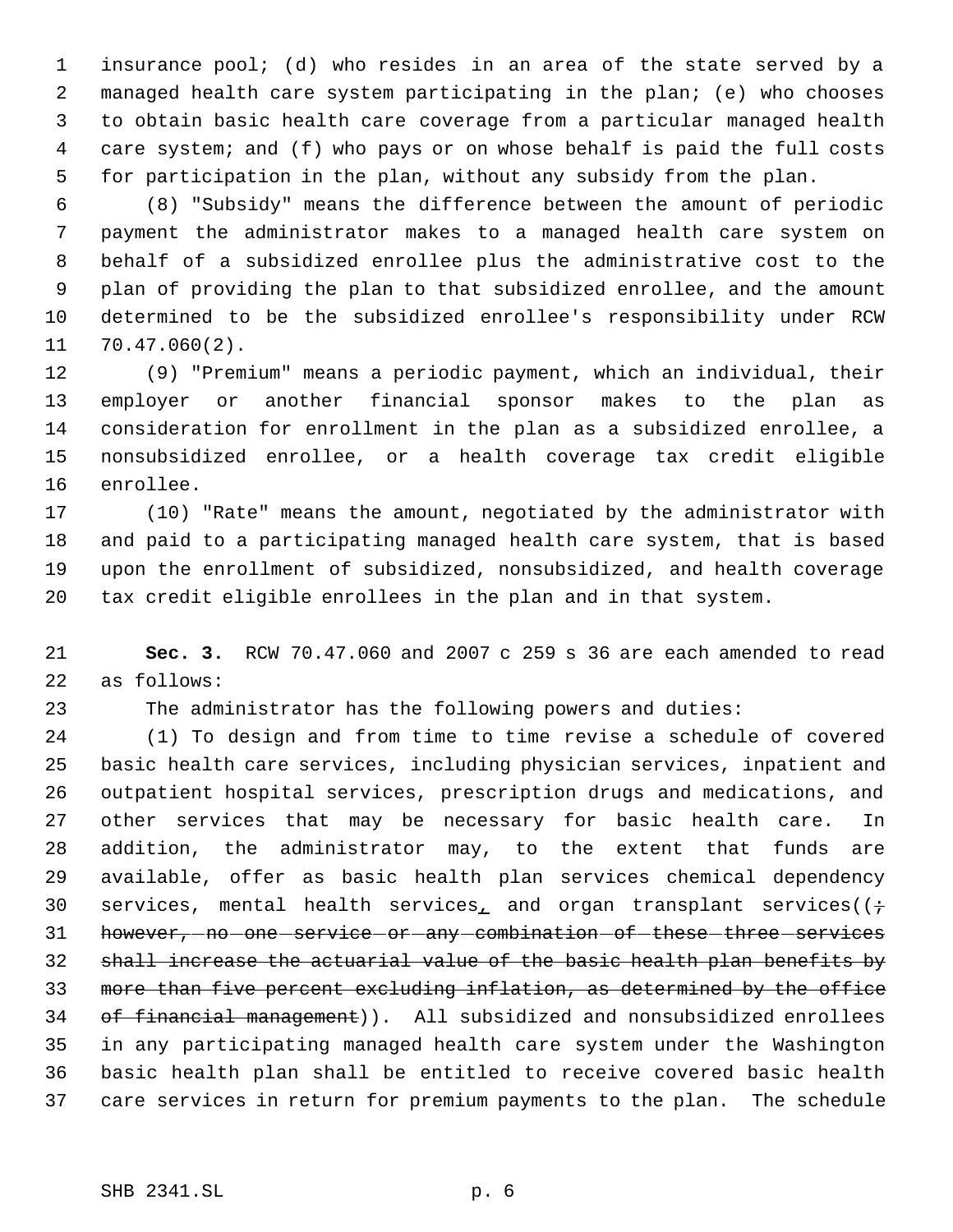of services shall emphasize proven preventive and primary health care and shall include all services necessary for prenatal, postnatal, and well-child care. However, with respect to coverage for subsidized enrollees who are eligible to receive prenatal and postnatal services through the medical assistance program under chapter 74.09 RCW, the administrator shall not contract for such services except to the extent that such services are necessary over not more than a one-month period in order to maintain continuity of care after diagnosis of pregnancy by the managed care provider. The schedule of services shall also include a separate schedule of basic health care services for children, eighteen years of age and younger, for those subsidized or nonsubsidized enrollees who choose to secure basic coverage through the plan only for their dependent children. In designing and revising the schedule of services, the administrator shall consider the guidelines for assessing health services under the mandated benefits act of 1984, RCW 48.47.030, and such other factors as the administrator deems 17 appropriate. The administrator shall encourage enrollees who have been 18 continually enrolled on basic health for a period of one year or more 19 to complete a health risk assessment and participate in programs 20 approved by the administrator that may include wellness, smoking 21 cessation, and chronic disease management programs. In approving 22 programs, the administrator shall consider evidence that any such programs are proven to improve enrollee health status.

 (2)(a) To design and implement a structure of periodic premiums due the administrator from subsidized enrollees that is based upon gross family income, giving appropriate consideration to family size and the ages of all family members. The enrollment of children shall not require the enrollment of their parent or parents who are eligible for the plan. The structure of periodic premiums shall be applied to subsidized enrollees entering the plan as individuals pursuant to subsection (11) of this section and to the share of the cost of the plan due from subsidized enrollees entering the plan as employees pursuant to subsection (12) of this section.

 (b) To determine the periodic premiums due the administrator from subsidized enrollees under RCW 70.47.020(6)(b). Premiums due for foster parents with gross family income up to two hundred percent of the federal poverty level shall be set at the minimum premium amount charged to enrollees with income below sixty-five percent of the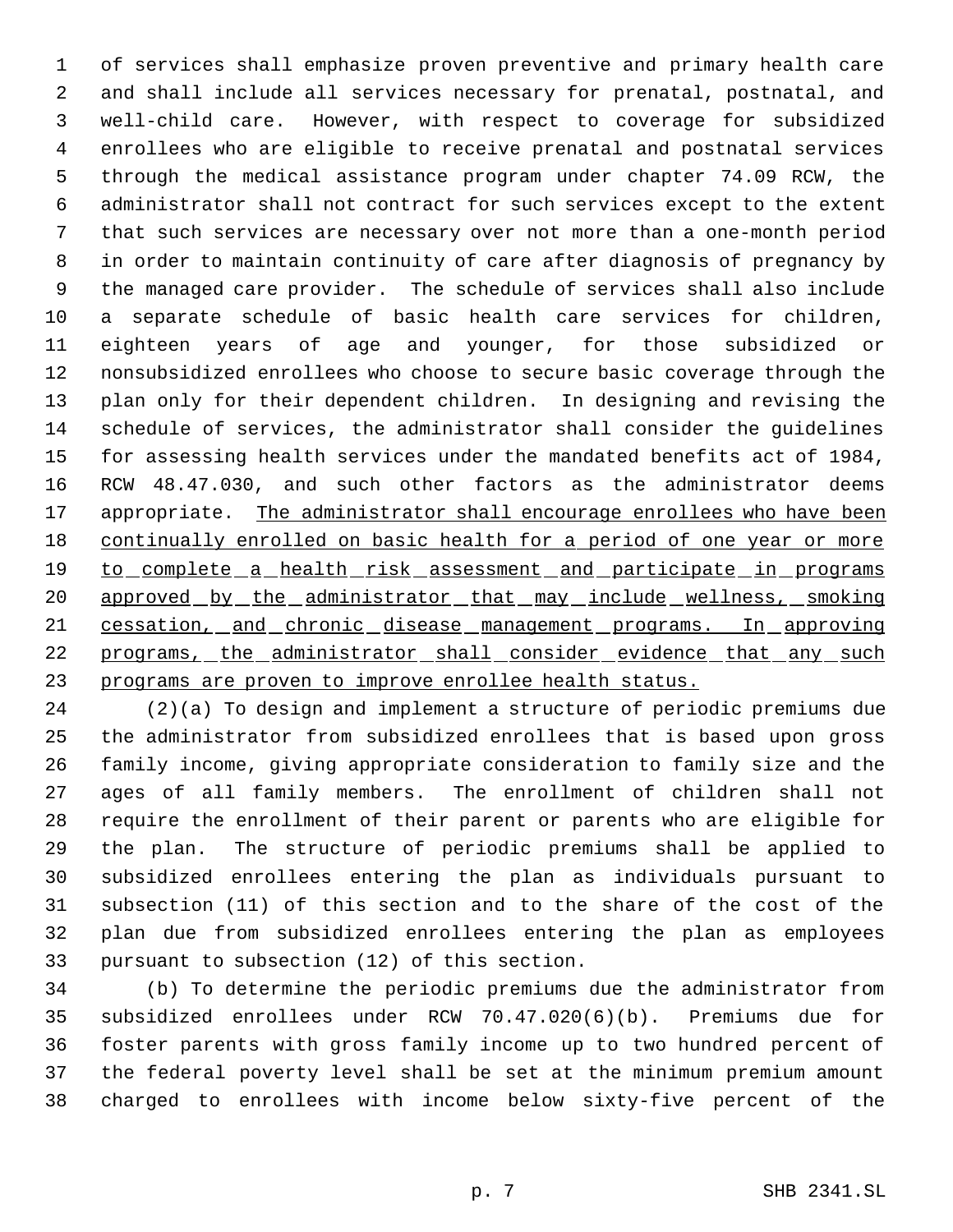federal poverty level. Premiums due for foster parents with gross family income between two hundred percent and three hundred percent of the federal poverty level shall not exceed one hundred dollars per month.

 (c) To determine the periodic premiums due the administrator from nonsubsidized enrollees. Premiums due from nonsubsidized enrollees shall be in an amount equal to the cost charged by the managed health care system provider to the state for the plan plus the administrative cost of providing the plan to those enrollees and the premium tax under RCW 48.14.0201.

 (d) To determine the periodic premiums due the administrator from health coverage tax credit eligible enrollees. Premiums due from health coverage tax credit eligible enrollees must be in an amount equal to the cost charged by the managed health care system provider to the state for the plan, plus the administrative cost of providing the plan to those enrollees and the premium tax under RCW 48.14.0201. The administrator will consider the impact of eligibility determination by the appropriate federal agency designated by the Trade Act of 2002 (P.L. 107-210) as well as the premium collection and remittance activities by the United States internal revenue service when determining the administrative cost charged for health coverage tax credit eligible enrollees.

 (e) An employer or other financial sponsor may, with the prior approval of the administrator, pay the premium, rate, or any other amount on behalf of a subsidized or nonsubsidized enrollee, by arrangement with the enrollee and through a mechanism acceptable to the administrator. The administrator shall establish a mechanism for receiving premium payments from the United States internal revenue service for health coverage tax credit eligible enrollees.

 (f) To develop, as an offering by every health carrier providing coverage identical to the basic health plan, as configured on January 1, 2001, a basic health plan model plan with uniformity in enrollee cost-sharing requirements.

 (g) To collect from all public employees a voluntary opt-in 35 donation of varying amounts through a monthly or one-time payroll deduction as provided for in RCW 41.04.230. The donation must be deposited in the health services account established in RCW 43.72.900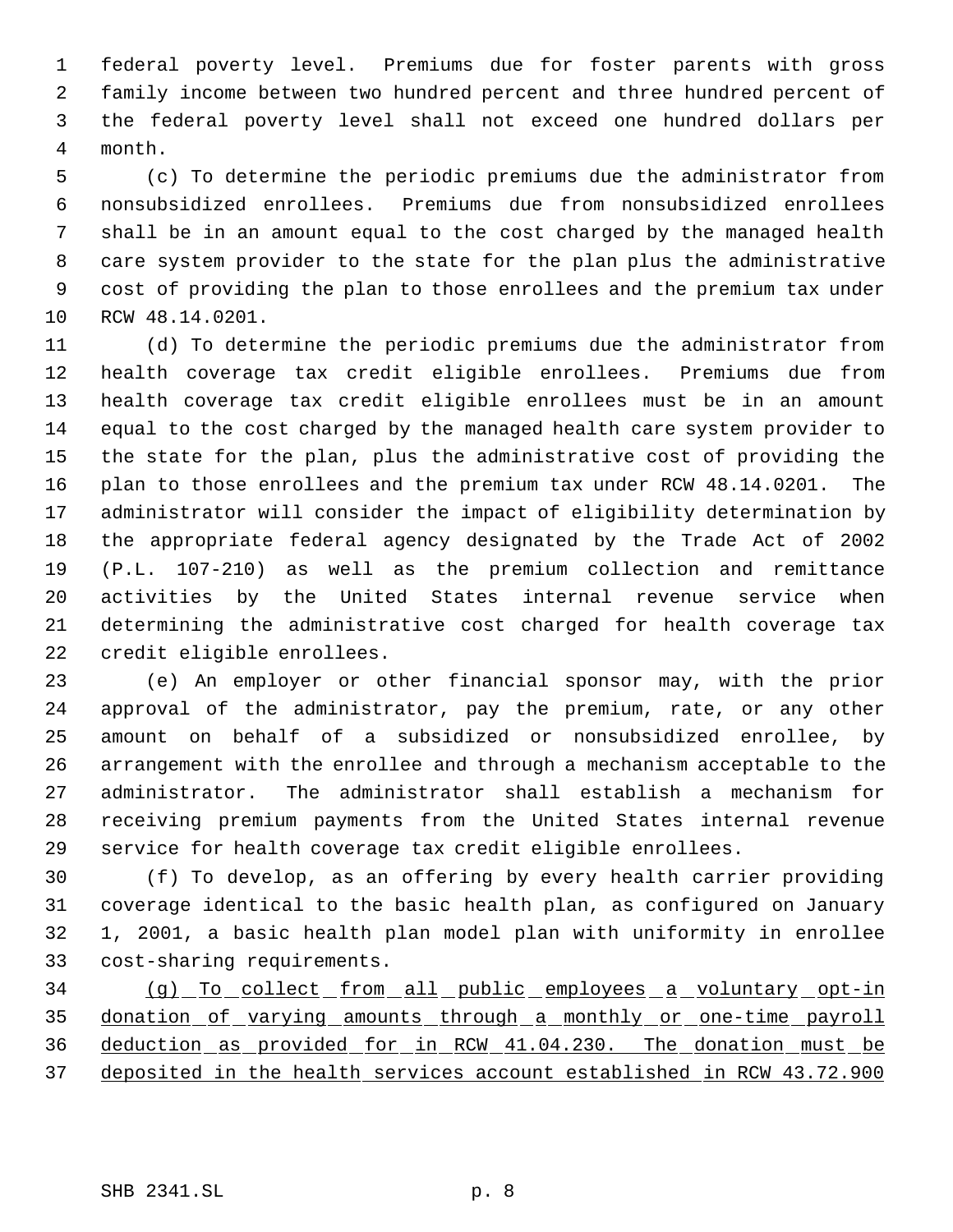1 to be used for the sole purpose of maintaining enrollment capacity in

the basic health plan.

 The administrator shall send an annual notice to state employees extending the opportunity to participate in the opt-in donation program 5 for the purpose of saving enrollment slots for the basic health plan. The first such notice shall be sent to public employees no later than June 1, 2009.

 The notice shall include monthly sponsorship levels of fifteen 9 dollars per month, thirty dollars per month, fifty dollars per month, and any other amounts deemed reasonable by the administrator. The sponsorship levels shall be named "safety net contributor," "safety net hero," and "safety net champion" respectively. The donation amounts 13 provided shall be tied to the level of coverage the employee will be purchasing for a working poor individual without access to health care 15 coverage.

16 The administrator shall ensure that employees are given an 17 opportunity to establish a monthly standard deduction or a one-time deduction towards the basic health plan donation program. The basic health plan donation program shall be known as the "save the safety net program."

 The donation permitted under this subsection may not be collected from any public employee who does not actively opt in to the donation program. Written notification of intent to discontinue participation 24 in the donation program must be provided by the public employee at least fourteen days prior to the next standard deduction.

 (3) To evaluate, with the cooperation of participating managed health care system providers, the impact on the basic health plan of enrolling health coverage tax credit eligible enrollees. The administrator shall issue to the appropriate committees of the legislature preliminary evaluations on June 1, 2005, and January 1, 2006, and a final evaluation by June 1, 2006. The evaluation shall address the number of persons enrolled, the duration of their enrollment, their utilization of covered services relative to other basic health plan enrollees, and the extent to which their enrollment contributed to any change in the cost of the basic health plan.

 (4) To end the participation of health coverage tax credit eligible enrollees in the basic health plan if the federal government reduces or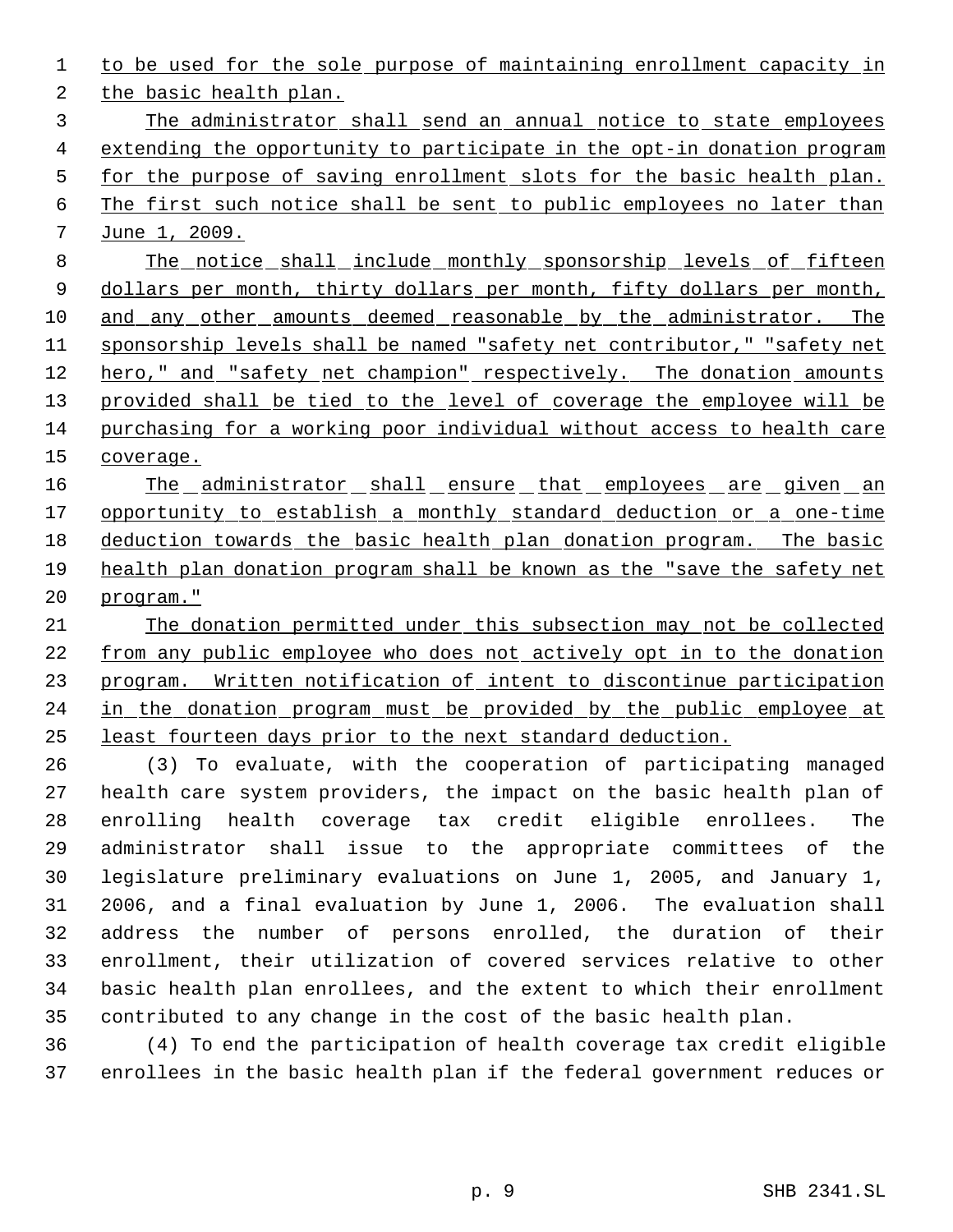terminates premium payments on their behalf through the United States internal revenue service.

 (5) To design and implement a structure of enrollee cost-sharing due a managed health care system from subsidized, nonsubsidized, and health coverage tax credit eligible enrollees. The structure shall discourage inappropriate enrollee utilization of health care services, and may utilize copayments, deductibles, and other cost-sharing mechanisms, but shall not be so costly to enrollees as to constitute a barrier to appropriate utilization of necessary health care services.

 (6) To limit enrollment of persons who qualify for subsidies so as to prevent an overexpenditure of appropriations for such purposes. Whenever the administrator finds that there is danger of such an overexpenditure, the administrator shall close enrollment until the administrator finds the danger no longer exists. Such a closure does not apply to health coverage tax credit eligible enrollees who receive a premium subsidy from the United States internal revenue service as long as the enrollees qualify for the health coverage tax credit 18 program. To prevent the risk of overexpenditure, the administrator may 19 disenroll persons receiving subsidies from the program based on 20 criteria adopted by the administrator. The criteria may include: 21 Length of continual enrollment on the program, income level, or eligibility for other coverage. The administrator shall first attempt to identify enrollees who are eligible for other coverage, and, working 24 with the department of social and health service as provided in RCW 70.47.010(5)(d), transition enrollees eligible for medical assistance 26 to that coverage. The administrator shall develop criteria for persons 27 disenrolled under this subsection to reapply for the program.

 (7) To limit the payment of subsidies to subsidized enrollees, as defined in RCW 70.47.020. The level of subsidy provided to persons who qualify may be based on the lowest cost plans, as defined by the administrator.

 (8) To adopt a schedule for the orderly development of the delivery of services and availability of the plan to residents of the state, subject to the limitations contained in RCW 70.47.080 or any act appropriating funds for the plan.

 (9) To solicit and accept applications from managed health care systems, as defined in this chapter, for inclusion as eligible basic health care providers under the plan for subsidized enrollees,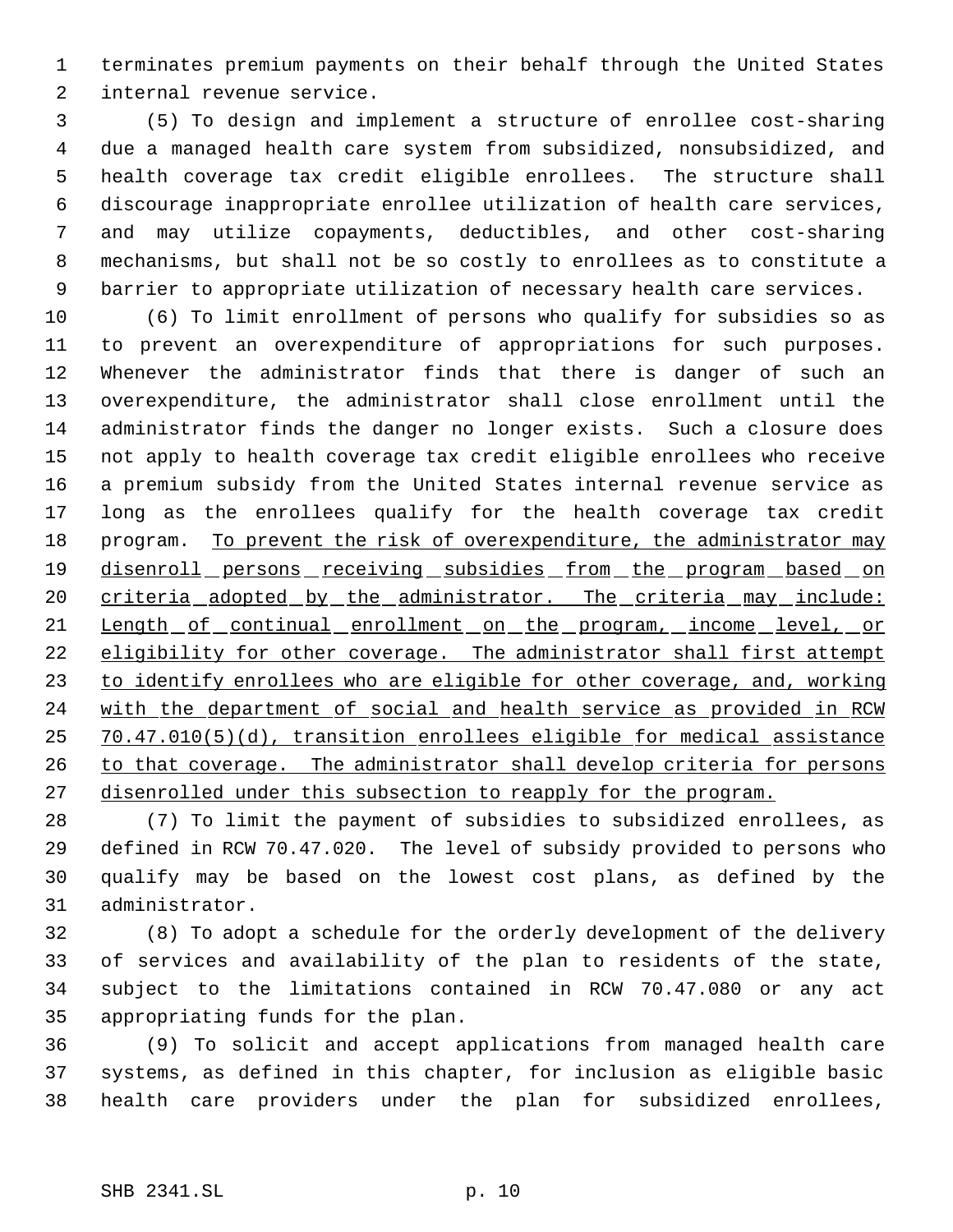nonsubsidized enrollees, or health coverage tax credit eligible enrollees. The administrator shall endeavor to assure that covered basic health care services are available to any enrollee of the plan from among a selection of two or more participating managed health care systems. In adopting any rules or procedures applicable to managed health care systems and in its dealings with such systems, the administrator shall consider and make suitable allowance for the need for health care services and the differences in local availability of health care resources, along with other resources, within and among the several areas of the state. Contracts with participating managed health care systems shall ensure that basic health plan enrollees who become eligible for medical assistance may, at their option, continue to receive services from their existing providers within the managed health care system if such providers have entered into provider agreements with the department of social and health services.

 (10) To receive periodic premiums from or on behalf of subsidized, nonsubsidized, and health coverage tax credit eligible enrollees, deposit them in the basic health plan operating account, keep records of enrollee status, and authorize periodic payments to managed health care systems on the basis of the number of enrollees participating in the respective managed health care systems.

 (11) To accept applications from individuals residing in areas served by the plan, on behalf of themselves and their spouses and dependent children, for enrollment in the Washington basic health plan as subsidized, nonsubsidized, or health coverage tax credit eligible enrollees, to give priority to members of the Washington national guard and reserves who served in Operation Enduring Freedom, Operation Iraqi Freedom, or Operation Noble Eagle, and their spouses and dependents, for enrollment in the Washington basic health plan, to establish appropriate minimum-enrollment periods for enrollees as may be necessary, and to determine, upon application and on a reasonable schedule defined by the authority, or at the request of any enrollee, eligibility due to current gross family income for sliding scale premiums. Funds received by a family as part of participation in the adoption support program authorized under RCW 26.33.320 and 74.13.100 through 74.13.145 shall not be counted toward a family's current gross family income for the purposes of this chapter. When an enrollee fails to report income or income changes accurately, the administrator shall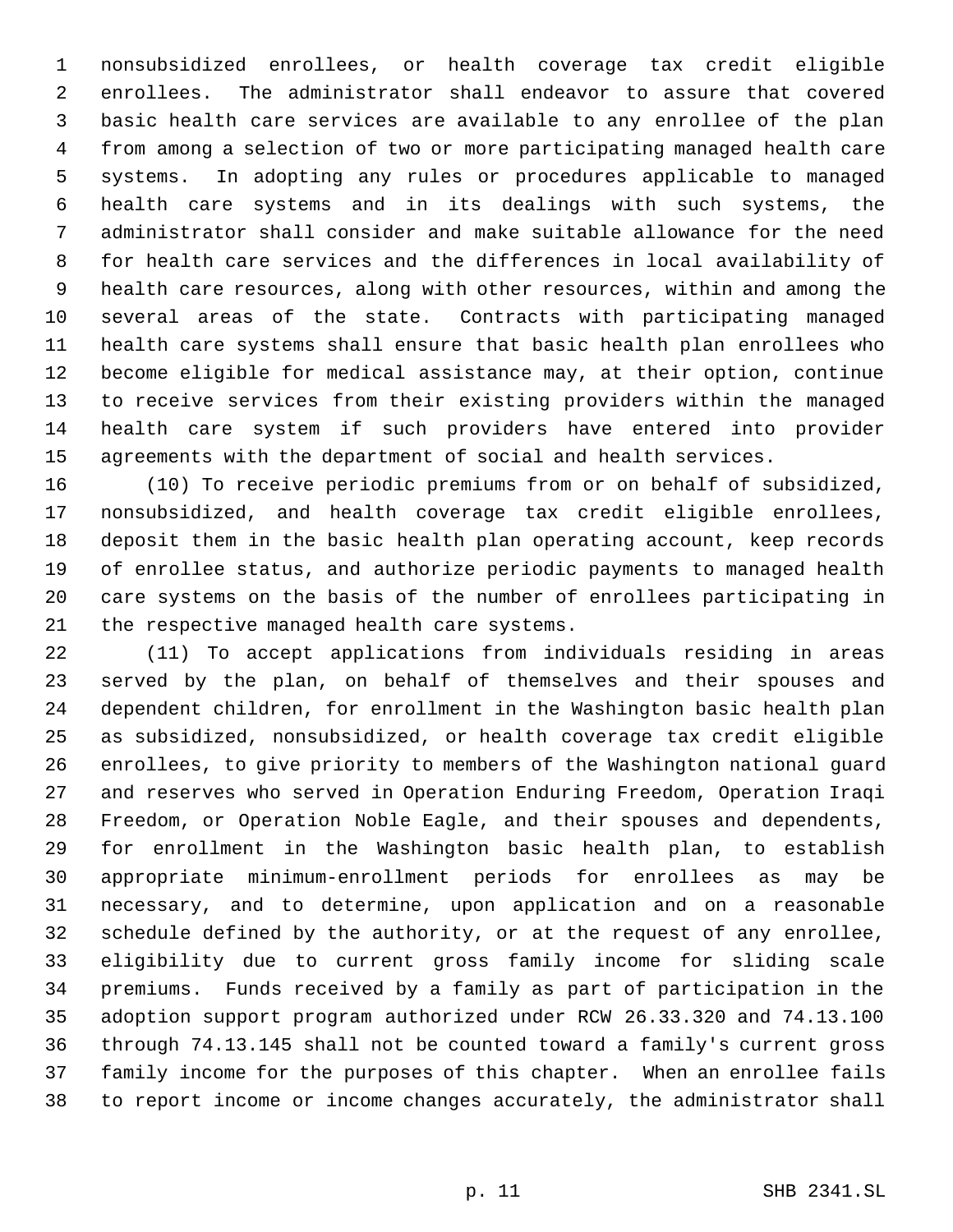have the authority either to bill the enrollee for the amounts overpaid by the state or to impose civil penalties of up to two hundred percent of the amount of subsidy overpaid due to the enrollee incorrectly reporting income. The administrator shall adopt rules to define the appropriate application of these sanctions and the processes to implement the sanctions provided in this subsection, within available resources. No subsidy may be paid with respect to any enrollee whose current gross family income exceeds twice the federal poverty level or, subject to RCW 70.47.110, who is a recipient of medical assistance or medical care services under chapter 74.09 RCW. If a number of enrollees drop their enrollment for no apparent good cause, the administrator may establish appropriate rules or requirements that are applicable to such individuals before they will be allowed to reenroll in the plan.

 (12) To accept applications from business owners on behalf of themselves and their employees, spouses, and dependent children, as subsidized or nonsubsidized enrollees, who reside in an area served by the plan. The administrator may require all or the substantial majority of the eligible employees of such businesses to enroll in the plan and establish those procedures necessary to facilitate the orderly enrollment of groups in the plan and into a managed health care system. The administrator may require that a business owner pay at least an amount equal to what the employee pays after the state pays its portion of the subsidized premium cost of the plan on behalf of each employee enrolled in the plan. Enrollment is limited to those not eligible for medicare who wish to enroll in the plan and choose to obtain the basic health care coverage and services from a managed care system participating in the plan. The administrator shall adjust the amount determined to be due on behalf of or from all such enrollees whenever the amount negotiated by the administrator with the participating managed health care system or systems is modified or the administrative cost of providing the plan to such enrollees changes.

 (13) To determine the rate to be paid to each participating managed health care system in return for the provision of covered basic health care services to enrollees in the system. Although the schedule of covered basic health care services will be the same or actuarially equivalent for similar enrollees, the rates negotiated with participating managed health care systems may vary among the systems.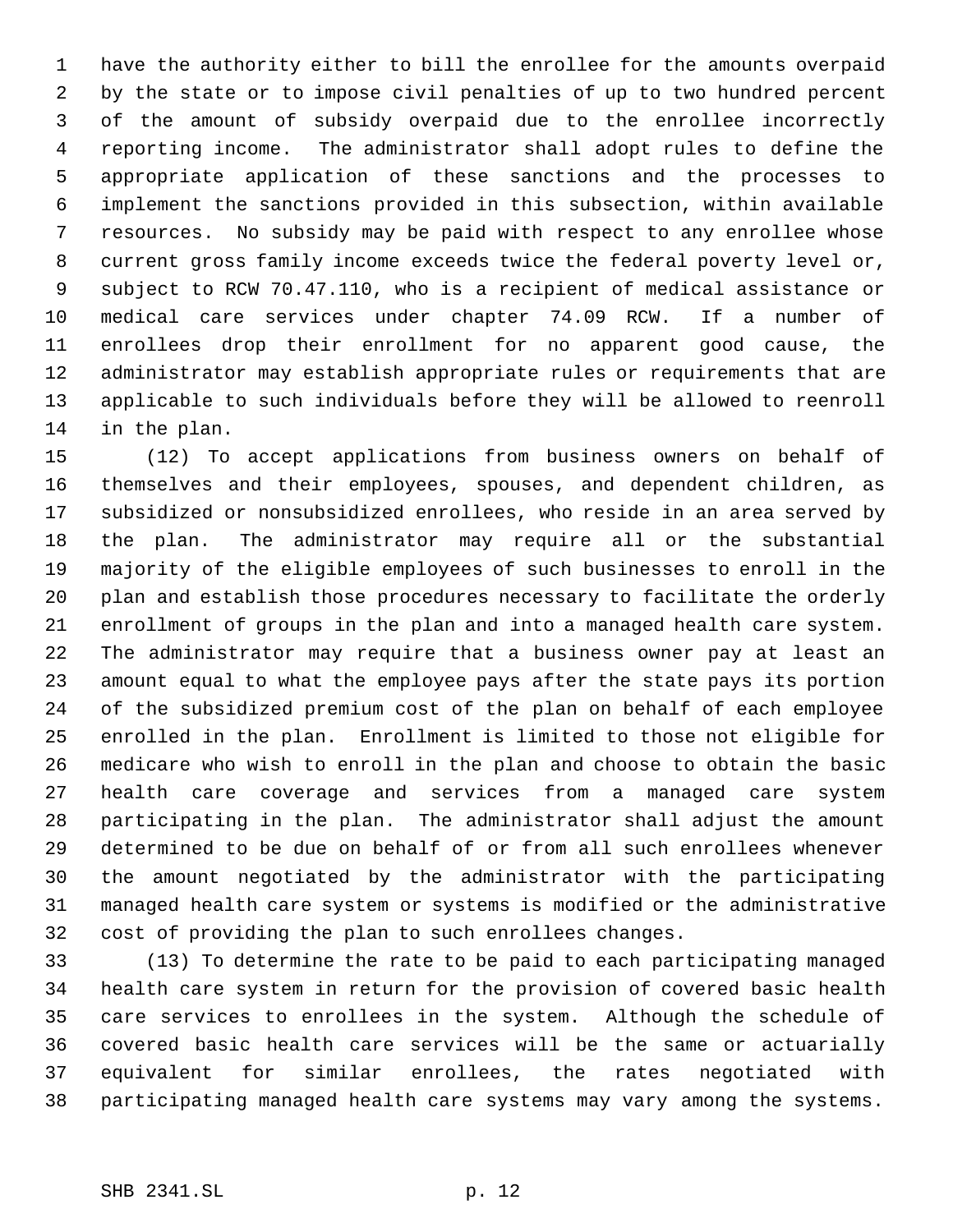In negotiating rates with participating systems, the administrator shall consider the characteristics of the populations served by the respective systems, economic circumstances of the local area, the need to conserve the resources of the basic health plan trust account, and other factors the administrator finds relevant.

 (14) To monitor the provision of covered services to enrollees by participating managed health care systems in order to assure enrollee access to good quality basic health care, to require periodic data reports concerning the utilization of health care services rendered to enrollees in order to provide adequate information for evaluation, and to inspect the books and records of participating managed health care systems to assure compliance with the purposes of this chapter. In requiring reports from participating managed health care systems, including data on services rendered enrollees, the administrator shall endeavor to minimize costs, both to the managed health care systems and to the plan. The administrator shall coordinate any such reporting requirements with other state agencies, such as the insurance commissioner and the department of health, to minimize duplication of effort.

 (15) To evaluate the effects this chapter has on private employer- based health care coverage and to take appropriate measures consistent with state and federal statutes that will discourage the reduction of such coverage in the state.

 (16) To develop a program of proven preventive health measures and to integrate it into the plan wherever possible and consistent with this chapter.

 (17) To provide, consistent with available funding, assistance for rural residents, underserved populations, and persons of color.

 (18) In consultation with appropriate state and local government agencies, to establish criteria defining eligibility for persons confined or residing in government-operated institutions.

 (19) To administer the premium discounts provided under RCW 48.41.200(3)(a) (i) and (ii) pursuant to a contract with the Washington state health insurance pool.

 (20) To give priority in enrollment to persons who disenrolled from the program in order to enroll in medicaid, and subsequently became ineligible for medicaid coverage.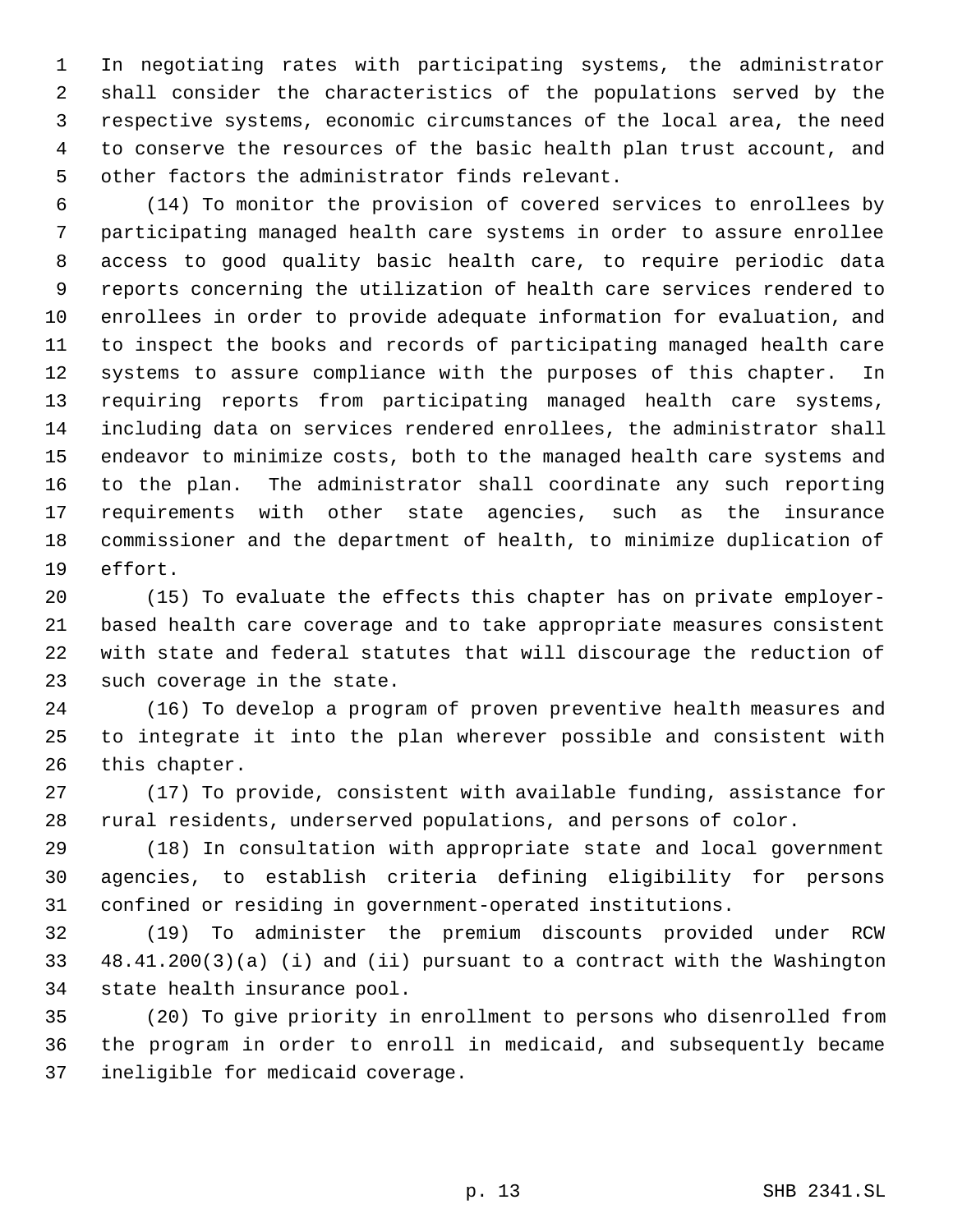**Sec. 4.** RCW 70.47.070 and 1987 1st ex.s. c 5 s 9 are each amended to read as follows:

3 The benefits available under the **basic** health plan ((shall-be 4 subject to RCW 48.21.200 and) shall be excess to the benefits payable under the terms of any insurance policy issued to or on the behalf of an enrollee that provides payments toward medical expenses without a 7 determination of liability for the injury. Except where in conflict 8 with federal or state law, the benefits of any other health plan or 9 insurance which covers an enrollee shall be determined before the 10 benefits of the basic health plan. The administrator shall require that managed health care systems conduct and report on coordination of benefits activities as provided under this section.

 **Sec. 5.** RCW 70.47.100 and 2004 c 192 s 4 are each amended to read as follows:

 (1) A managed health care system participating in the plan shall do so by contract with the administrator and shall provide, directly or by contract with other health care providers, covered basic health care services to each enrollee covered by its contract with the administrator as long as payments from the administrator on behalf of the enrollee are current. A participating managed health care system may offer, without additional cost, health care benefits or services not included in the schedule of covered services under the plan. A participating managed health care system shall not give preference in enrollment to enrollees who accept such additional health care benefits or services. Managed health care systems participating in the plan shall not discriminate against any potential or current enrollee based upon health status, sex, race, ethnicity, or religion. The administrator may receive and act upon complaints from enrollees regarding failure to provide covered services or efforts to obtain payment, other than authorized copayments, for covered services directly from enrollees, but nothing in this chapter empowers the administrator to impose any sanctions under Title 18 RCW or any other professional or facility licensing statute.

 (2) The plan shall allow, at least annually, an opportunity for enrollees to transfer their enrollments among participating managed health care systems serving their respective areas. The administrator shall establish a period of at least twenty days in a given year when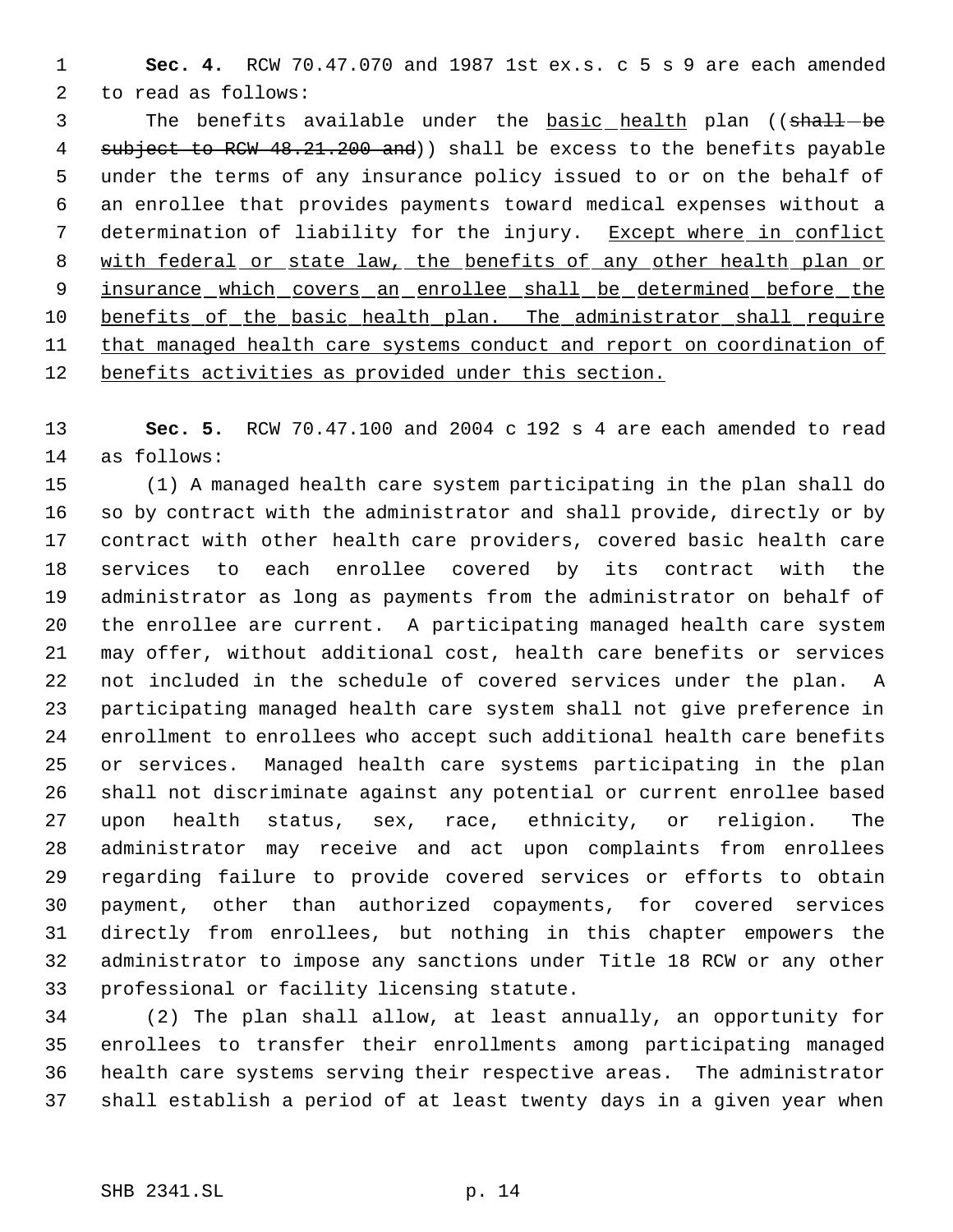this opportunity is afforded enrollees, and in those areas served by more than one participating managed health care system the administrator shall endeavor to establish a uniform period for such opportunity. The plan shall allow enrollees to transfer their enrollment to another participating managed health care system at any time upon a showing of good cause for the transfer.

 (3) Prior to negotiating with any managed health care system, the administrator shall determine, on an actuarially sound basis, the reasonable cost of providing the schedule of basic health care services, expressed in terms of upper and lower limits, and recognizing variations in the cost of providing the services through the various systems and in different areas of the state.

 (4) In negotiating with managed health care systems for participation in the plan, the administrator shall adopt a uniform procedure that includes at least the following:

 (a) The administrator shall issue a request for proposals, including standards regarding the quality of services to be provided; financial integrity of the responding systems; and responsiveness to the unmet health care needs of the local communities or populations that may be served;

 (b) The administrator shall then review responsive proposals and may negotiate with respondents to the extent necessary to refine any proposals;

 (c) The administrator may then select one or more systems to provide the covered services within a local area; and

 (d) The administrator may adopt a policy that gives preference to respondents, such as nonprofit community health clinics, that have a history of providing quality health care services to low-income persons.

 (5) The administrator may contract with a managed health care system to provide covered basic health care services to subsidized enrollees, nonsubsidized enrollees, health coverage tax credit eligible enrollees, or any combination thereof.

 (6) The administrator may establish procedures and policies to further negotiate and contract with managed health care systems following completion of the request for proposal process in subsection (4) of this section, upon a determination by the administrator that it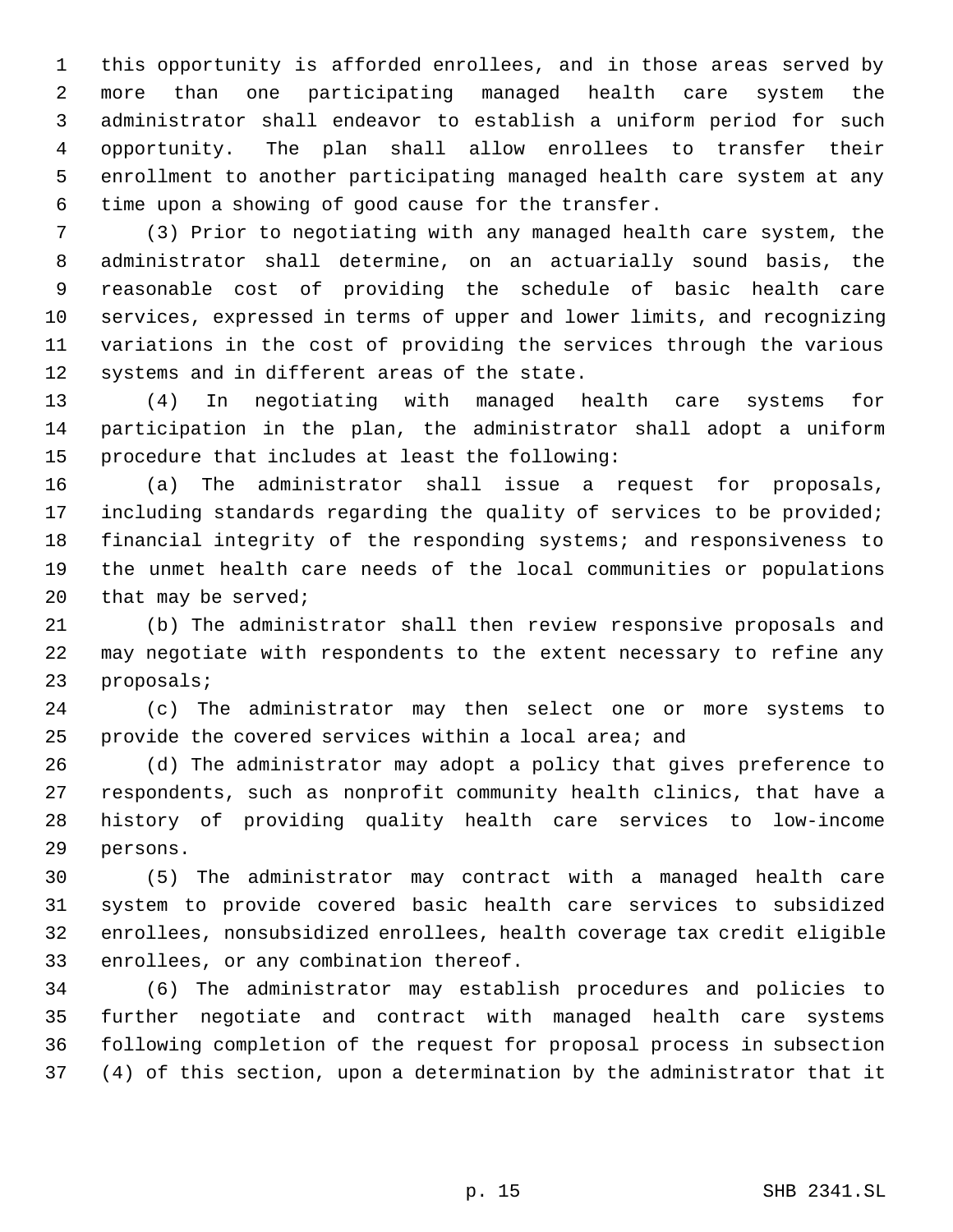1 is necessary to provide access, as defined in the request for proposal 2 documents, to covered basic health care services for enrollees.

3 (7)( $(\overline{a})$ ) The administrator (( $\overline{shal}$ )) may implement a self-funded 4 or self-insured method of providing insurance coverage to subsidized 5 enrollees, as provided under RCW  $41.05.140$  ( $\frac{1}{100}$  one of the following 6 conditions is met:

 $7$   $\leftrightarrow$   $\frac{1}{1}$  The authority determines that no managed health care system 8 other-than-the-authority-is-willing-and-able-to-provide-access,-as 9 defined in the request for proposal documents, to covered basic health 10 care services for all subsidized enrollees in an area; or

11  $\leftarrow$   $\leftarrow$  The authority determines that no other managed health care 12 system-is-willing-to-provide-access, as defined-in-the-request-for 13 proposal - documents, - for - one - hundred - thirty-three - percent - of - the 14 statewide benchmark price or less, and the authority is able to offer 15 such coverage at a price that is less than the lowest price at which 16 any other managed health care system is willing to provide such access 17 in an area.

18 (b) The authority shall initiate steps to provide the coverage 19 described in (a) of this subsection within ninety days of making its 20 determination that the conditions for providing a self-funded or self-21 insured method of providing insurance have been met.

 $\left\{\mathrm{e}\right\}$  -The administrator may not implement a self-funded or self-23 insured  $-$  method  $-$  of  $-$  providing  $-$  insurance  $-$  in  $-$  an  $-$  area  $-$  unless  $-$  the administrator-has-received-a-certification-from-a-member-of-the American academy of actuaries that the funding available in the basic health plan self-insurance reserve account is sufficient for the self-27 funded or self-insured risk assumed, or expected to be assumed, by the 28 administrator)). Prior to implementing a self-funded or self-insured method, the administrator shall ensure that funding available in the basic health plan self-insurance reserve account is sufficient for the self-funded or self-insured risk assumed, or expected to be assumed, by 32 the administrator. If implementing a self-funded or self-insured method, the administrator may request funds to be moved from the basic health plan trust account or the basic health plan subscription account to the basic health plan self-insurance reserve account established in RCW 41.05.140.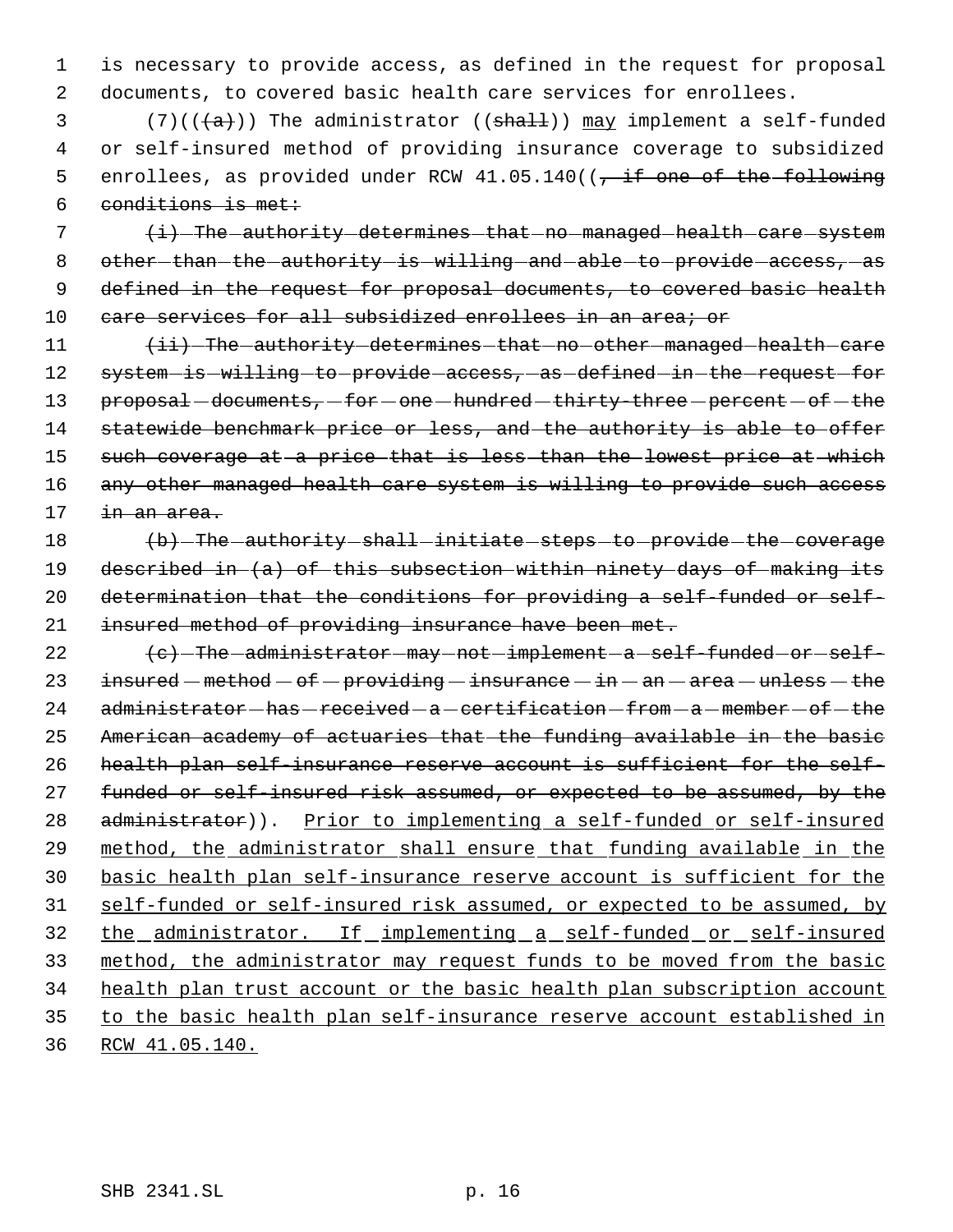**Sec. 6.** RCW 74.09.053 and 2006 c 264 s 2 are each amended to read as follows:

 (1) Beginning in November 2012, the department of social and health services, in coordination with the health care authority, shall by November 15th of each year report to the legislature:

 (a) The number of medical assistance recipients who: (i) Upon enrollment or recertification had reported being employed, and beginning with the 2008 report, the month and year they reported being hired; or (ii) upon enrollment or recertification had reported being the dependent of someone who was employed, and beginning with the 2008 report, the month and year they reported the employed person was hired. For recipients identified under (a)(i) and (ii) of this subsection, the department shall report the basis for their medical assistance eligibility, including but not limited to family medical coverage, transitional medical assistance, children's medical or aged or 16 ((disabled)) individuals with disabilities coverage; member months; and the total cost to the state for these recipients, expressed as general fund-state, health services account and general fund-federal dollars. 19 The information shall be reported by employer (( $\{\texttt{size}\})$ ) size for employers having more than fifty employees as recipients or with dependents as recipients. This information shall be provided for the preceding January and June of that year.

 (b) The following aggregated information: (i) The number of employees who are recipients or with dependents as recipients by private and governmental employers; (ii) the number of employees who are recipients or with dependents as recipients by employer size for employers with fifty or fewer employees, fifty-one to one hundred employees, one hundred one to one thousand employees, one thousand one to five thousand employees and more than five thousand employees; and (iii) the number of employees who are recipients or with dependents as recipients by industry type.

 $((\frac{1}{2})\cdot)(2)$  For each aggregated classification, the report will include the number of hours worked, the number of department of social and health services covered lives, and the total cost to the state for these recipients. This information shall be for each quarter of the preceding year.